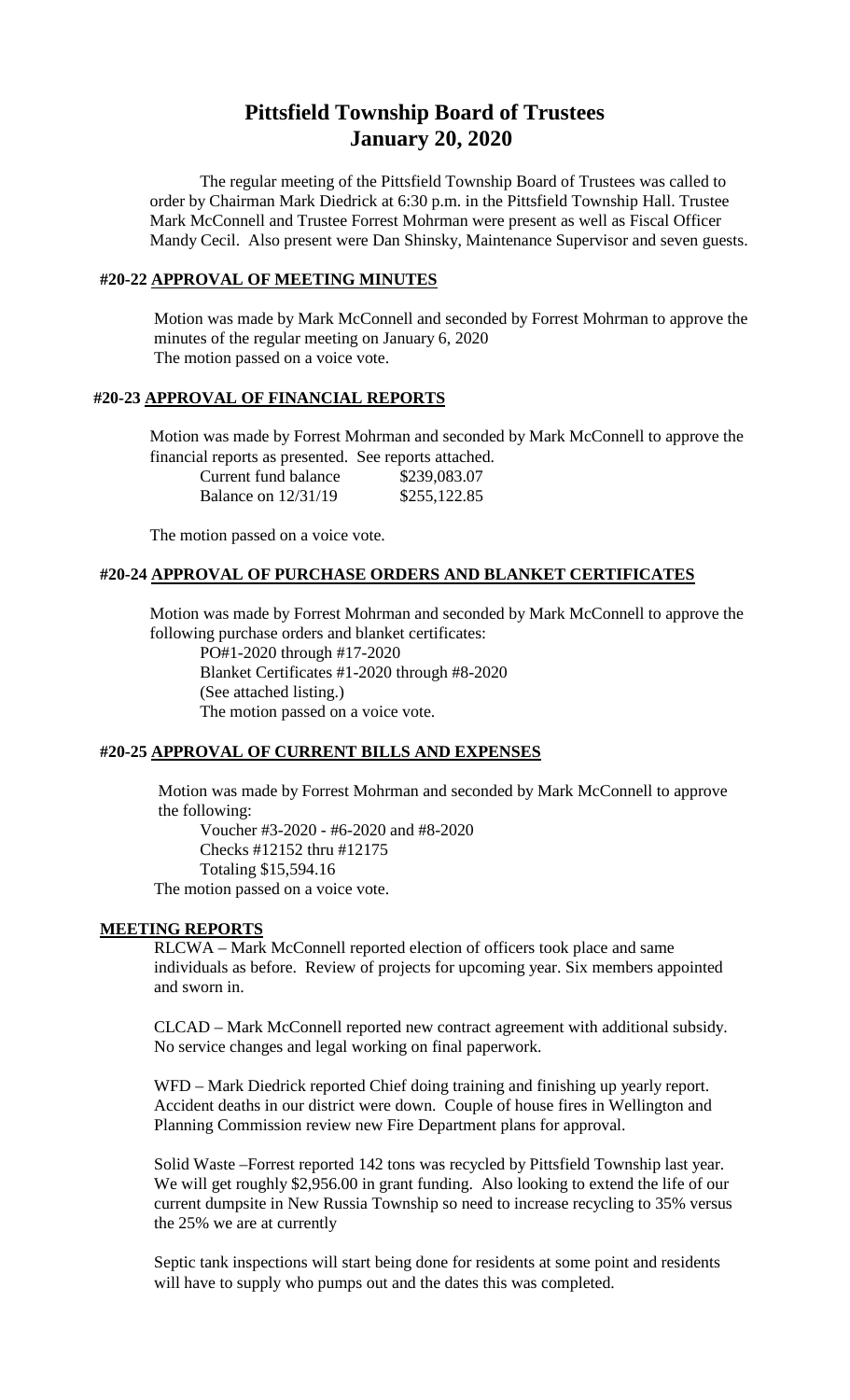For the Quarry Road Project the viewing will be scheduled in March, with hearing in April, and Bidding in May.

LCTA – Mark McConnell reported review on Eaton Township project completed by the Storm Water District.

Lauren Burgess from Office of Aging did presentation and requested some funding assistance again this year for Meals on Wheels program.

# **#20-26 MOTION TO DO PO FOR ASSISTING LORAIN COUNTY OFFICE OF AGING WITH MEALS ON WHEELS PROGRAM DONATING UP TO \$1,500.00 FOR 2020.**

Motion was made by Forrest Mohrman and seconded by Mark McConnell to do PO assisting Lorain County Office of Aging with Meals on Wheels program donating up to \$1,500.00 for 2020.

The motion passed on a voice vote.

#### **NEW BUSINESS –**

# **#20-27 MOTION TO COMPLETE PO FOR \$40.00 IN 2020 TO HAVE STEVE MAGYAR RENEW OUR TOWNSHIP'S WEBSITE DOMAIN NAME.**

Motion was made by Forrest Mohrman and seconded by Mark McConnell to complete a PO for \$40.00 in 2020 to have Steve Magyar renew our township's website domain name.

The motion passed on a voice vote.

# **#20-28 MOTION TO COMPLETE PO FOR QUARTERLY WEB SERVICE BY PIER 58 IN 2020**

Motion was made by Forrest Mohrman and seconded by Mark McConnell to complete a PO for quarterly web service by Pier 58 in 2020. The motion passed on a voice vote.

# **#20-29 APPROVAL OF REIMBURSEMENT OF TRAVEL, FEES, AND EXPENSES FOR OTA CONVENTION DOWN IN COLUMBUS.**

Motion was made by Mark McConnell and seconded by Forrest Mohrman to approve reimbursement of travel, fees, and expenses for OTA Convention down in Columbus at The motion passed on a voice vote.

Pat - NoPec representative gave a presentation on what NoPec is and the 6% price compare from the Utility Company. They offer Electric and Gas. Residents that have LMRE would not be able to participate due to the electric company being a Cooperative. Would need to go to ballot and majority vote by residents before they can aggregate. Pat to supply verbiage to be sent to Board of Elections.

# **#20-30 MOTION TO PAY HEALTH INSURANCE PREMIUM OF \$328.71 PER MONTH FOR DAN SHINSKY TO MEDICAL MUTUAL.**

Motion was made by Forrest Mohrman and seconded by Mark McConnell to pay Health Insurance Premium of \$328.71 per month for Dan Shinsky to Medical Mutual.

The motion passed on a voice vote.

## **#20-31 APPROVAL TO REIMBURSE FISCAL OFFICER MANDY CECIL FOR PARTIAL REIMBURSMENT OF HEALTH INSURANCE OF \$500.00 PER MONTH.**

Motion was made by Forrest Mohrman and seconded by Mark McConnell to approve to reimburse fiscal officer Mandy Cecil for partial reimbursement of health insurance of \$500.00 per month.

The motion passed on a roll call vote.